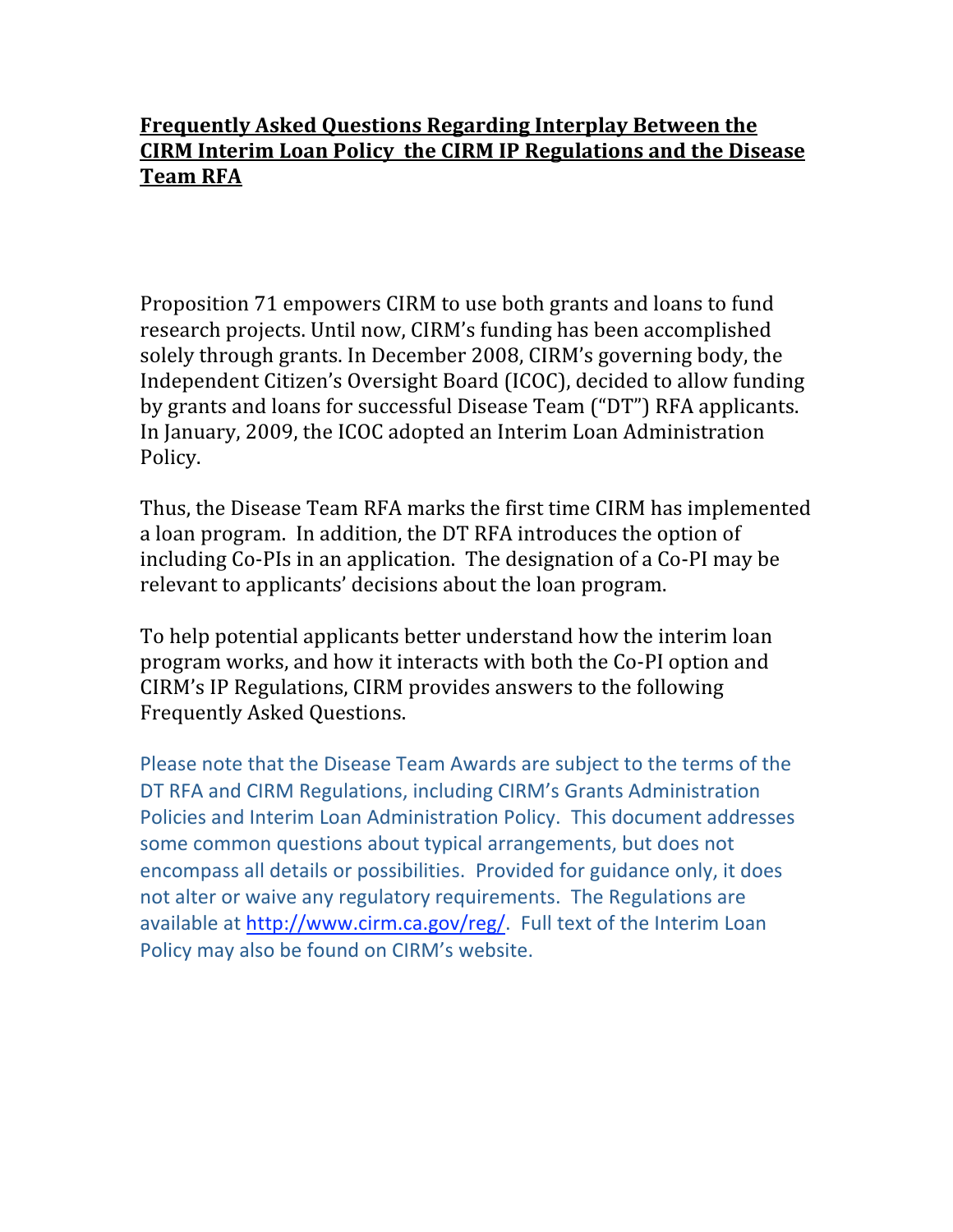# **Question 1:** What are the key loan terms for the DT RFA?

#### **Answer**:

|            | Loan Period: At the time of application, borrowers may choose between a six-year<br>or a ten-year loan term.                                                                                                                                    |
|------------|-------------------------------------------------------------------------------------------------------------------------------------------------------------------------------------------------------------------------------------------------|
| Loan Type: | At the time of application, borrowers choose between a recourse or<br>non-recourse loan. If they choose a recourse loan, borrowers must<br>indicate whether they will accept a non-recourse loan if they do not<br>qualify for a recourse loan. |
| Payments:  | No periodic payments. Repay with interest at the end of the loan<br>term, unless the loan repayment is accelerated as a result of a<br>specified trigger (see below).                                                                           |
|            | Interest Rate: For six year loans, interest = $prime + 300$ basis points; for ten year<br>loans, interest = $Prime + 500$ basis points, set at time of ICOC approval                                                                            |
| Warrants:  | For Profit entity must issue stock warrants proportional to amount<br>loaned.<br>Recourse loans: Warrants equivalent to 10% of amount loaned.<br>Non-recourse loans: Warrants equivalent to 100% of amount loaned.                              |
| Fees:      | CIRM will contract with financial institutions to handle financial<br>aspects of loan processing and administration. Their fees, if any, have<br>not yet been determined.                                                                       |
|            | Acceleration: Loan becomes due early if any of the following occur:                                                                                                                                                                             |

- Change of control, with value of new company over \$100 million
- Follow-on Financing over \$60 million or 20 times the amount of
the
loan
- Termination of research project
- Start of pivotal trial (only applies to 10-year loans)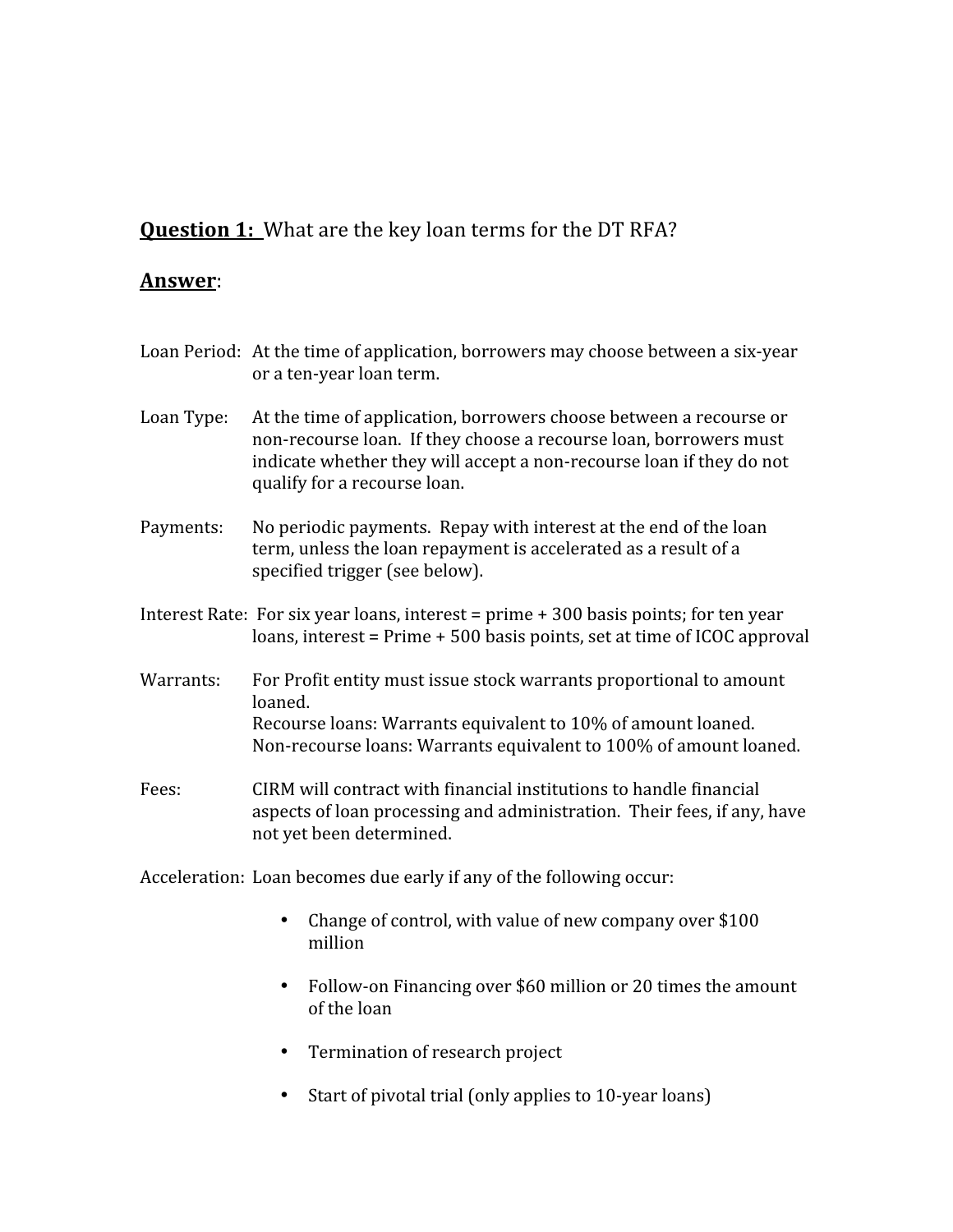**Question 2:** What are the main differences between a loan award and a grant
award?

### **Answer**:

In
most
respects,
CIRM's
loan
awards
will
work
just
like
its
grant awards.

Grants
and
loans
are
both
subject
to
the
same
rules
and procedures
about
organizational
and
PI
eligibility,
application
process, scientific
review,
allowable
expenses,
research
conduct,
and
financial and
scientific
reporting.

There
are,
however,
three
main
differences worth noting in this context:

First,
the
payback
requirements
are
different.

"Recourse"
loans
must
be paid
back
with
interest
at
the
end
of
the
loan
term.

Grants
do
not
carry any
requirement
of
repayment.

"Non‐recourse"
loans
carry
only
a conditional
repayment
obligation.

Debtors
who
take
non‐recourse loans
that
produce
commercially
successful
projects
must
satisfy
their repayment
obligations.

By
contrast,
if
the
project
funded
by
a
non‐ recourse loan fails or is abandoned because the Debtor determines that it
is
not
commercially
feasible
to
continue
product
development,
then the
Debtor
may
seek
suspension
of
the
loan
repayment
obligations.

In cases
where
suspension
is
permitted,
non‐recourse
loans
function
more like grants and repayment is not required. See Section VII (A) and (G) of CIRM's
Interim
Loan
Administration
Policy
for
details;

Second, for-profit organizations that receive loans must give CIRM stock warrants proportionate to the loan amount; and

Third,
loan
recipients
are
exempt
from
the
revenue‐sharing requirements
contained
in
CIRM's
Intellectual
Property
Regulations.
By contrast,
grant
recipients
are
subject
to
these
revenue
sharing provisions.

Thus,
grant
recipients,
unlike
loan
recipients,
are
required to
share
a
defined
percentage
of
their
resultant
net
sales
and
licensing revenues
with
the
State
of
California.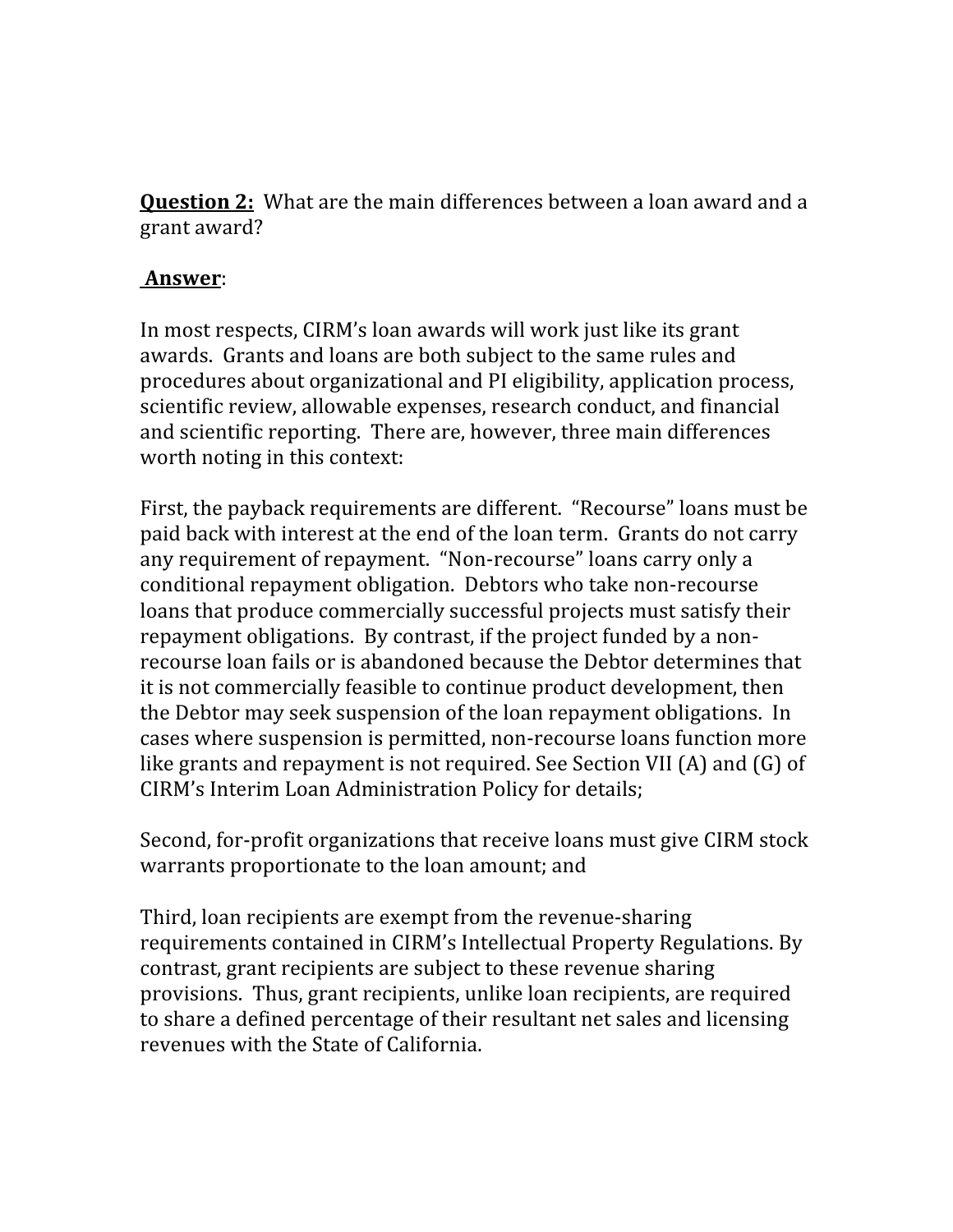## **Question
3:
What
determines
whether
a
particular
DT
RFA Applicant
Team
is
eligible
for
a
grant
or
a
loan?**

**Answer:** Generally, the organizational structure of the designated PI's institution
determines whether
the
project
is
eligible
for
funding
by
a grant,
a
loan
or
both.

However,
as
explained
below,
the
organizational structure
of
a
Co‐PI's
institution
may
also
be
relevant.

Each
DT
application
must
designate
a
single
PI,
from
a
single
applicant institution located in California. DT applications may also, but need not, include
one
or
two
Co‐PIs
(from
the
same
or
other
California institutions),
and
a
Partner
PI
from
an
institution
in
the
jurisdiction
of one
of
CIRM's
collaborative
funding
partners.

If the designated PI's institution is a For-Profit organization, then the project
is
only
eligible
for
loan
funding.

If the designated PI's institution is a Non-Profit organization, then the project
generally
will
only
be
eligible
for
grant
funding.

However,
if
an application from a Non-Profit institution includes a Co-PI from a For-Profit organization that is willing to undertake the required loan obligations,
then
the
project
may
be
funded
by
either
grant
or
loan,
at the
choice
of
the
applicant.
See
Section
VII
(A)
and
(G)
of
CIRM's
Interim Loan
Administration
Policy
for
details.

The
definitions
of
For‐Profit
and
Non‐Profit
organizations
are
set
forth in
Section
IV.A
of
the
DT
RFA.

### Question 4: Does CIRM make loans to Non-Profit applicants? How does that work? Why would a Non-Profit applicant prefer a loan?

#### **Answer**:

The
only
way
a
Non‐Profit
applicant
can
receive
a
loan
is
if
the application
designates
a
Co‐PI
from
a
For‐Profit
organization,
and
that For-Profit organization agrees to the loan terms described above.. Under this arrangement, the Non-Profit organization remains the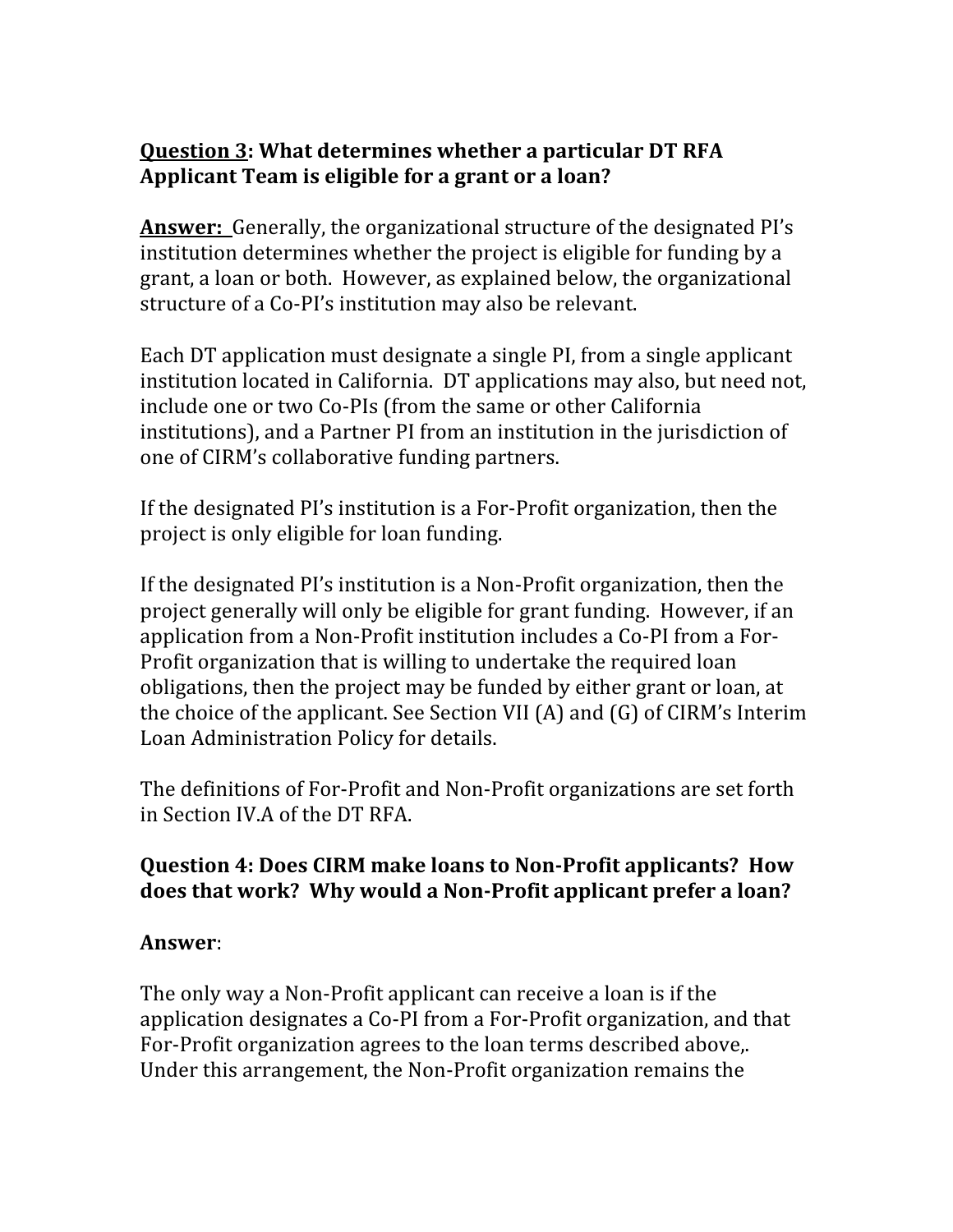primary
award
recipient
for
administrative,
scientific
and
accounting purposes.

Non-Profit and For-Profit organizations that collaborate in this way may prefer
loan
funding
for
a
variety
of
reasons
related
to
their
business
and product
development
plans,
primarily
because
loan
awards
are
exempt from
CIRM's
revenue
sharing
requirements.

# **Question
5:
At
what
point
in
the
RFA
process
must
DT
applicants**  indicate whether they seek funding via a loan or grant?

**Answer:** Teams invited to submit full DT applications (following prescreening) will be required to indicate the funding structure sought on July 16, 2009 when they submit their full applications.

# **Question 6: What is the difference between recourse and nonrecourse
loans?**

**Answer:** At the end of the loan period (six or ten years), a recourse loan must be repaid in full, with interest, regardless of the success or failure of
the
subject
research.

Repayment
of
a
non‐recourse
loan
depends
on the
outcome
of
the
CIRM‐funded
research.
"Non‐recourse"
loans
carry only
a
conditional
repayment
obligation.

Debtors
who
take
non‐ recourse loans that produce commercially successful projects must satisfy their repayment obligations. By contrast, if the project funded by a non-recourse loan fails or is abandoned because the Debtor determines that it is not commercially feasible to continue product development, then the Debtor may seek suspension of the loan repayment
obligations.

In
cases
where
suspension
is
permitted,
non‐ recourse loans function more like grants and repayment is not required. (For
more
information
about
repayment
of
non‐recourse
loans,
see sections VII.G. and VII.H. of the Interim Loan Administration Policy.)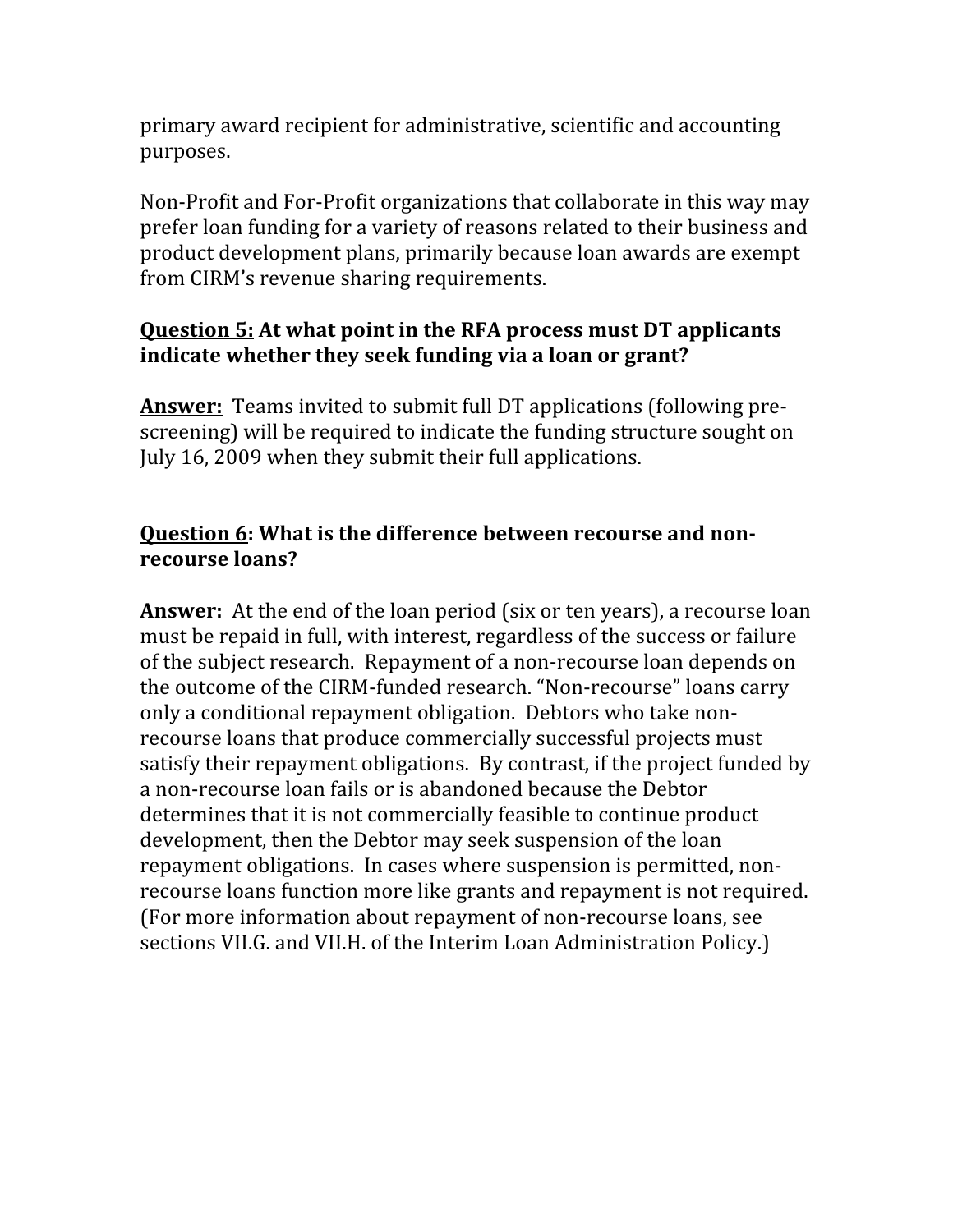# **Question 7: At what point in the RFA process must DT loan applicants
indicate
its
preferred
loan
terms?**

**Answer:** Every applicant seeking a loan must choose between recourse and
non‐recourse
loans,
and
between
six‐year
and
ten‐years
loans.

An applicant
requesting
a
recourse
loan
must
also
indicate
whether
it would accept a non-recourse loan if it does not meet the higher credit standards
for
recourse
loans.

All
of
these
choices
must
be
indicated
on July
16,
2009
when
the
full
application
is
due.

# Question 8: Can a DT Applicant change its mind about the type of **funding
sought
after
the
preliminary
application
submission deadline?**

Answer: It is possible to change funding type election after a preliminary
application
is
submitted
and
with
submission
of
the
full application.
However,
there
cannot
be
any
material
difference
in
the proposed
project
between
these
two
documents.

So,
the
basis
for
a change
in
elected
funding
type
could
not
stem
from
a
material
change
in the
proposed
project.

Moreover,
applicants
cannot
change
their
funding mechanism
selection
after
submitting
a
full
DT
application.

Whether an application is eligible for a grant or a loan is closely related to
the
selection
of
PI,
applicant
organization
and
Co‐PIs.

Those
factors generally
cannot
change
between
the
preliminary
application
and
the full application. However, an applicant team could change its election of funding
mechanism
based
upon
other
changes
such
as
changes
to
the financial
arrangement
between
the
team
members.

For those applicants eligible to choose between loans and grants, and for
loan
applicants
choosing
among
available
loan
terms,
those
choices need
not
be
made
until
the
deadline
for
the
full
application.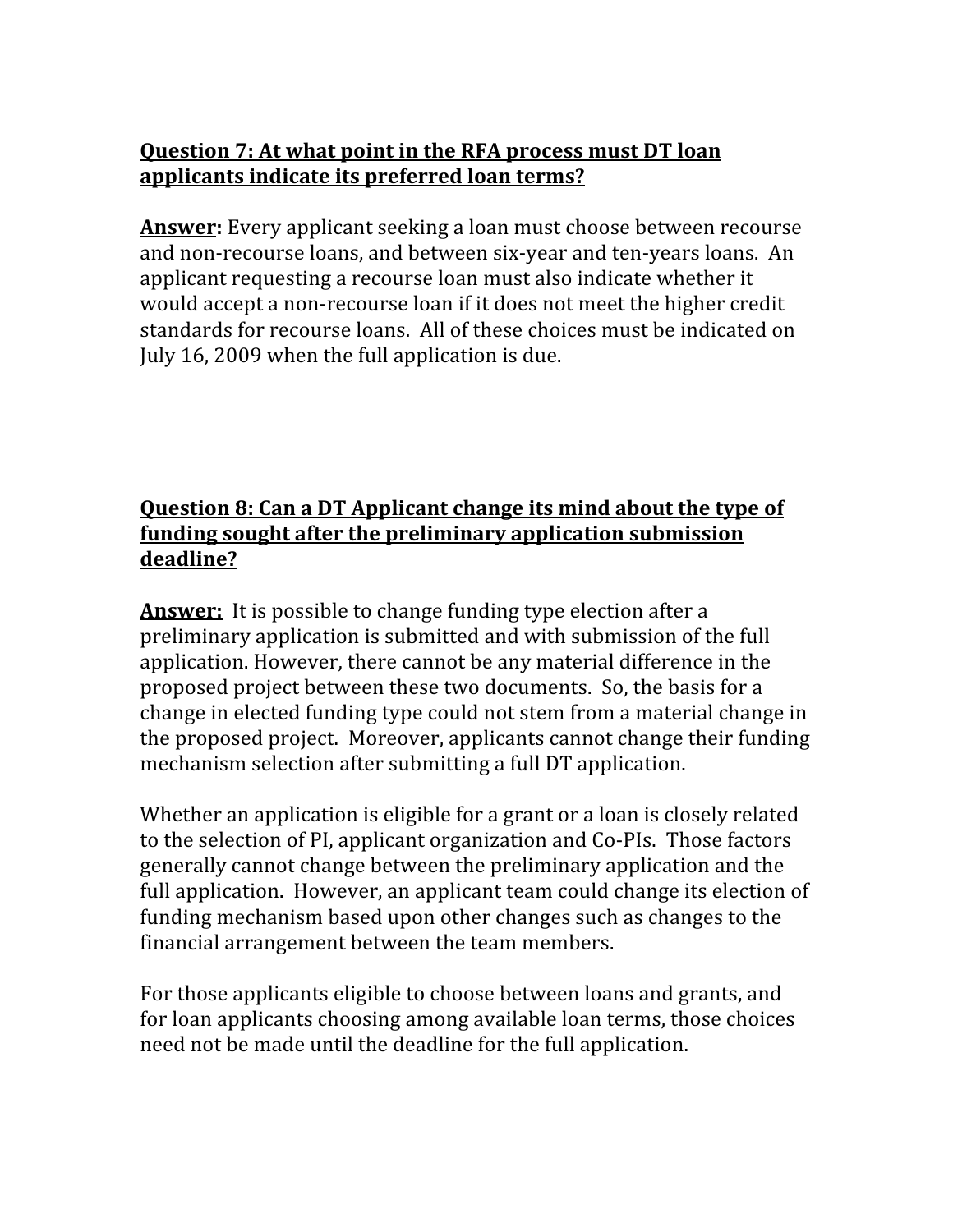# **Question
9:
What
CIRM
Intellectual
Property
("IP")
regulations apply
to
the
DT
RFA?**

Answer: The CIRM IP Regulations in effect on the date when the Notices
of
Grant
or
Loan
Award
are
signed
for
each
successful
Disease Team
will
apply.
We
currently
expect
that
these
Notices
of
Grant
or Loan
Award
will
be
signed
in
late
2009.

We direct your attention to proposed Chapter 6 of the CIRM Regulations (Intellectual
Property
and
Revenue
Sharing
Requirements
for
Non‐ Profit
and
For‐Profit
Grantees
(17
Cal.
Code
of
Regs.
Sections
100600
to 100611).

Chapter
6
currently
is
in
the
process
of
permanent
adoption pursuant
to
the
California
Administrative
Procedure
Act.

It
is anticipated
that
the
regulations
will
be
finalized
by
Summer,
2009.

Grant
recipients
will
be
subject
to
Chapter
6
as
finally
adopted.

Loan recipients
also
will
be
subject
to
Chapter
6
of
the
CIRM
Regulations **except that
loan
recipients
will
not
be
subject
to
the
revenue sharing
provisions**contained
in
Section
100608.

**Question 10: What is the difference between the CIRM IP Regulations
that
apply
to
grant
recipients
versus
those
that
apply to
loan
recipients?**

**Answer:** Loan and grant recipients are bound by the same CIRM IP regulations
with
one
main
exception:
In
exchange
for
their
commitment to issue warrants and to repay principal and interest, loan recipients are excused
from
complying
with
the
CIRM
IP
Regulations
concerning revenue
sharing.
(Section
100608)

Thus,
both
grant
and
loan
recipients
will
have
similar
obligations concerning
Invention
and
Licensing
reporting,
Publication,
Biomedical material
Sharing,
Patents,
and
Licensing
or
otherwise
developing
CIRM‐ Funded
Inventions
and
Technology.

Additionally,
all
grant
and
loan recipients
must
implement
Access
Plans
for
resulting
Products,
comply with the California Discount Prescription Drug Program when selling to Californians
eligible
under
said
program,
and
also
comply
with
the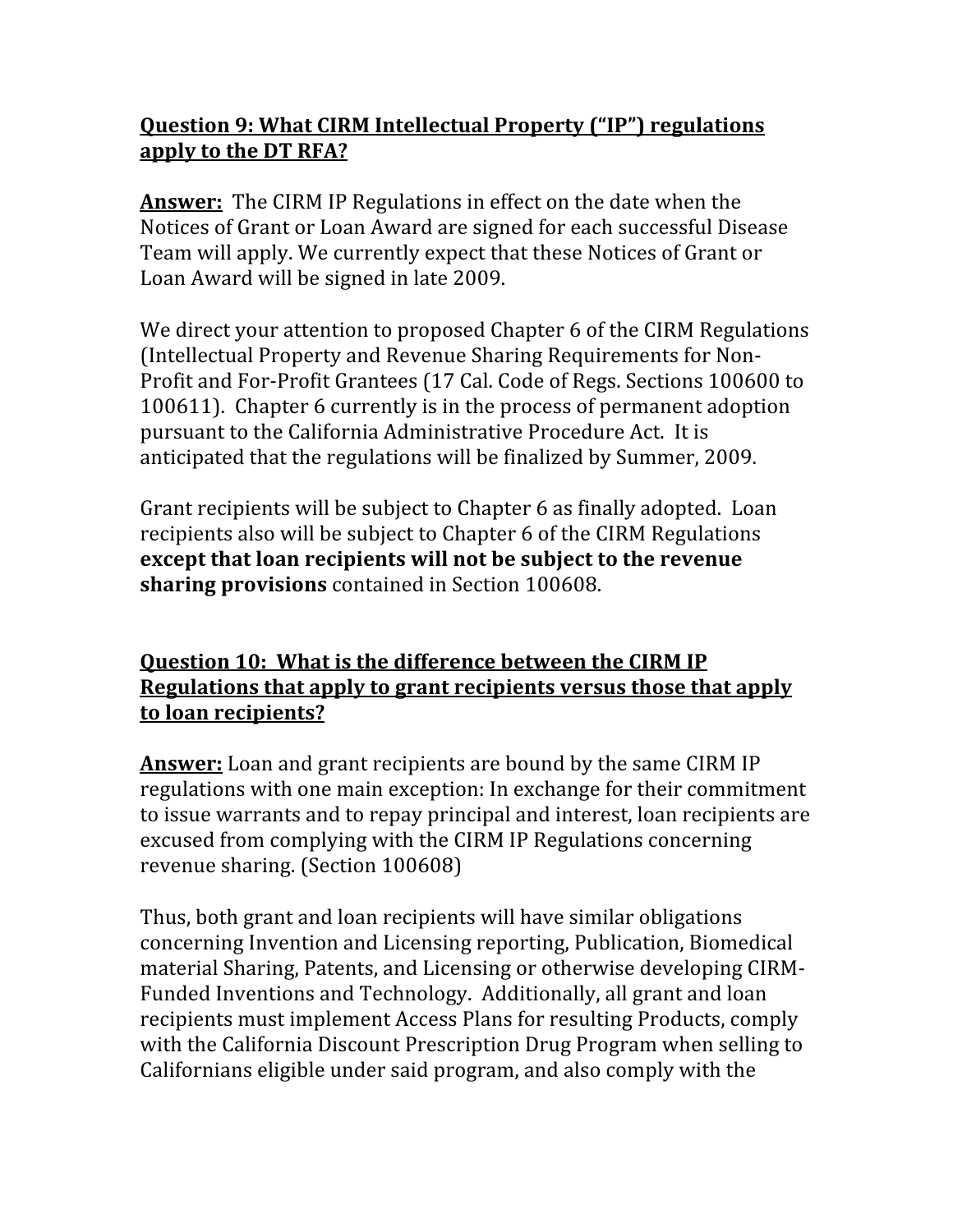California
Discount
Drug
Program
when
selling
resultant
Drugs purchased
in
California
with
Public
Funds.

However, while grant recipients are required to share with the State a defined
fraction
of
licensing
revenues
and/or
net
revenues
they generate
from
CIRM‐Funded
Inventions
or
Technology,
loan
recipients do
not
have
any
such
obligation.

Loan
recipients
do
not
directly
share with the State any royalty on resulting inventions or technology. Their financial
obligations
come
in
the
form
of
repaying
the
loan
amount,
plus interest
(subject
to
non‐recourse
provisions)
and
issuing
warrants
as required.

## Question 11: If an award includes Co-PIs, how are they affected by **the
differences
between
grants
and
loans?**

**Answer**: If the award is made as a grant, Co-PIs are subject to CIRM's revenue-sharing requirements. If the award is made as a loan, they are not.

With one exception described below, Co-PIs and their institutions have no
obligation
to
CIRM
to
repay
loans
or
issue
warrants.

The
PI's institution,
as
the
loan
recipient,
is
responsible
for
repayment
of
the entire
award,
including
amounts
that
fund
Co‐PIs.

(The
loan
recipient institution
and
the
Co‐PI's
institution
are
free
to
agree
that
the
latter will contribute toward the repayment. For example, a non-profit entity could
agree
with
its
for‐profit
partner
to
help
repay
the
loan
amount plus
interest
from
the
non‐profit's
share
of
commercial
proceeds resulting
from
sale
of
a
successful
CIRM‐Funded
Product.
Such
private agreements
have
no
effect
on
the
loan
recipient's
repayment
obligations to
CIRM.)

The
one
exception
occurs
when
a
loan
award
is
made
to
a
non‐profit organization with a Co-PI sponsored by a for-profit organization. This type of award will only be made when the <u>for-profit</u> organization assumes
the
entire
loan
repayment
and
warrant
obligations.

In
the
case of
such
loans,
the
non‐profit
entity
has
no
repayment
obligation
to CIRM.